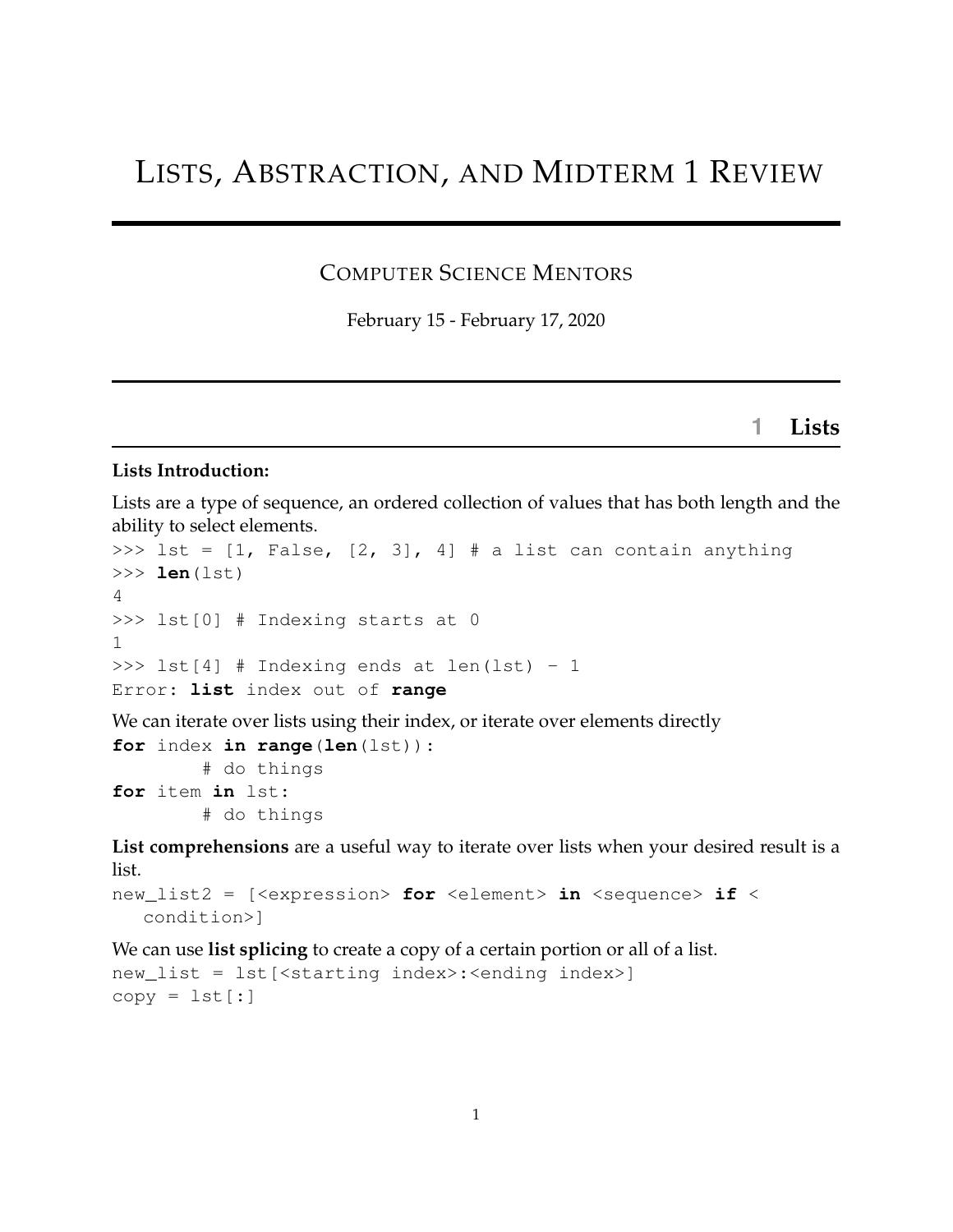```
1. What would Python display? Draw box-and-pointer diagrams for the following:
```

```
>>> a = [1, 2, 3]>>> a
>> a[2]
\Rightarrow b = a
>>> a = a + [4, [5, 6]]>>> a
>>> b
\gg c = a
>>> a = [4, 5]>>> a
>>> c
>> d = c[3:5]
>>c[3] = 9>>> d
>> c[4][0] = 7
>>> d
>>c[4] = 10>>> d
>>> c
```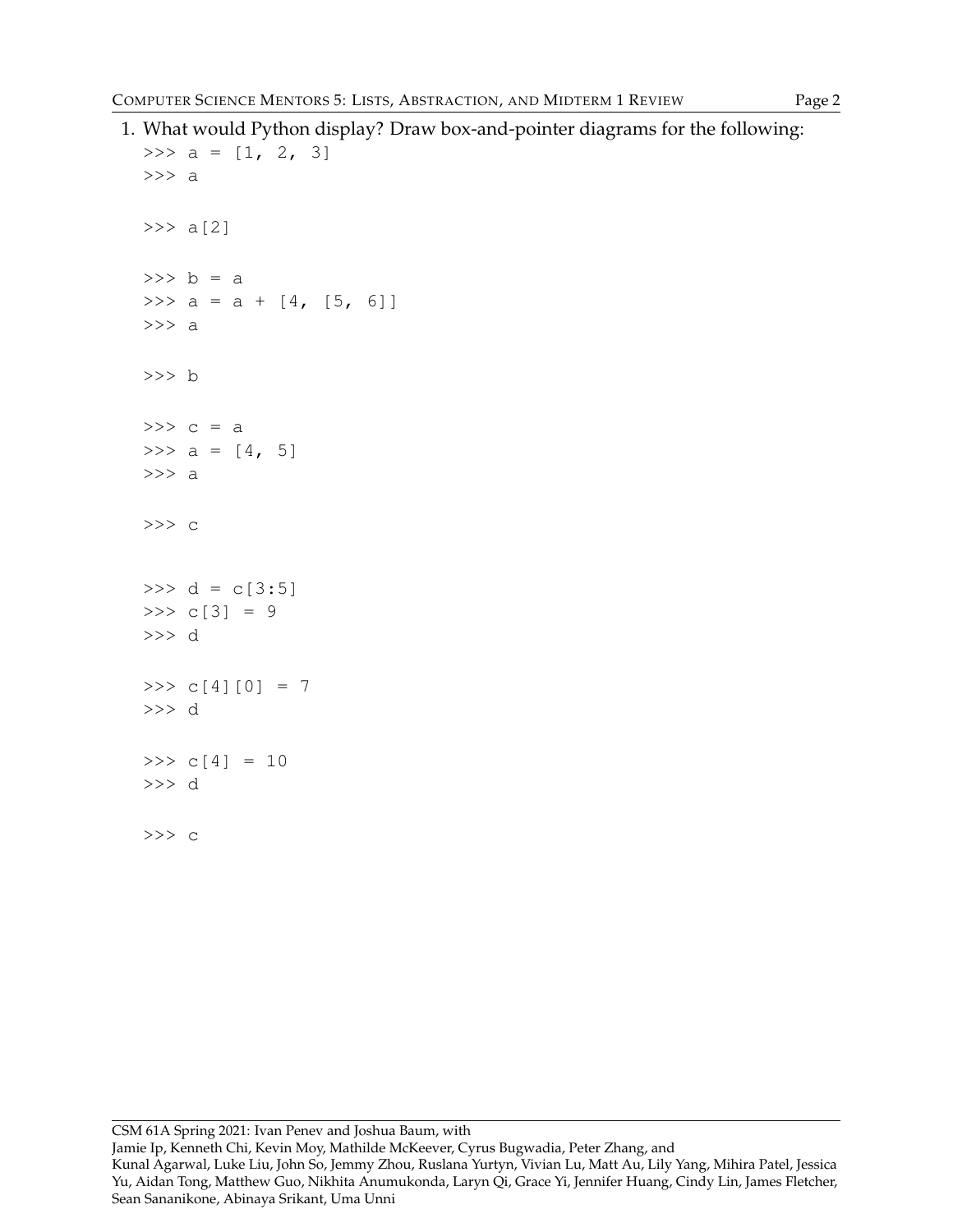```
2. Draw the environment diagram that results from running the code.
  def reverse(lst):
      if len(lst) \leq 1:return lst
      return reverse(lst[1:]) + [lst[0]]
  1st = [1, [2, 3], 4]rev = reverse(lst)
```
3. Write a function that takes in a list nums and returns a new list with only the primes from nums. Assume that is\_prime(n) is defined. You may use a while loop, a for loop, or a list comprehension.

**def** all\_primes(nums):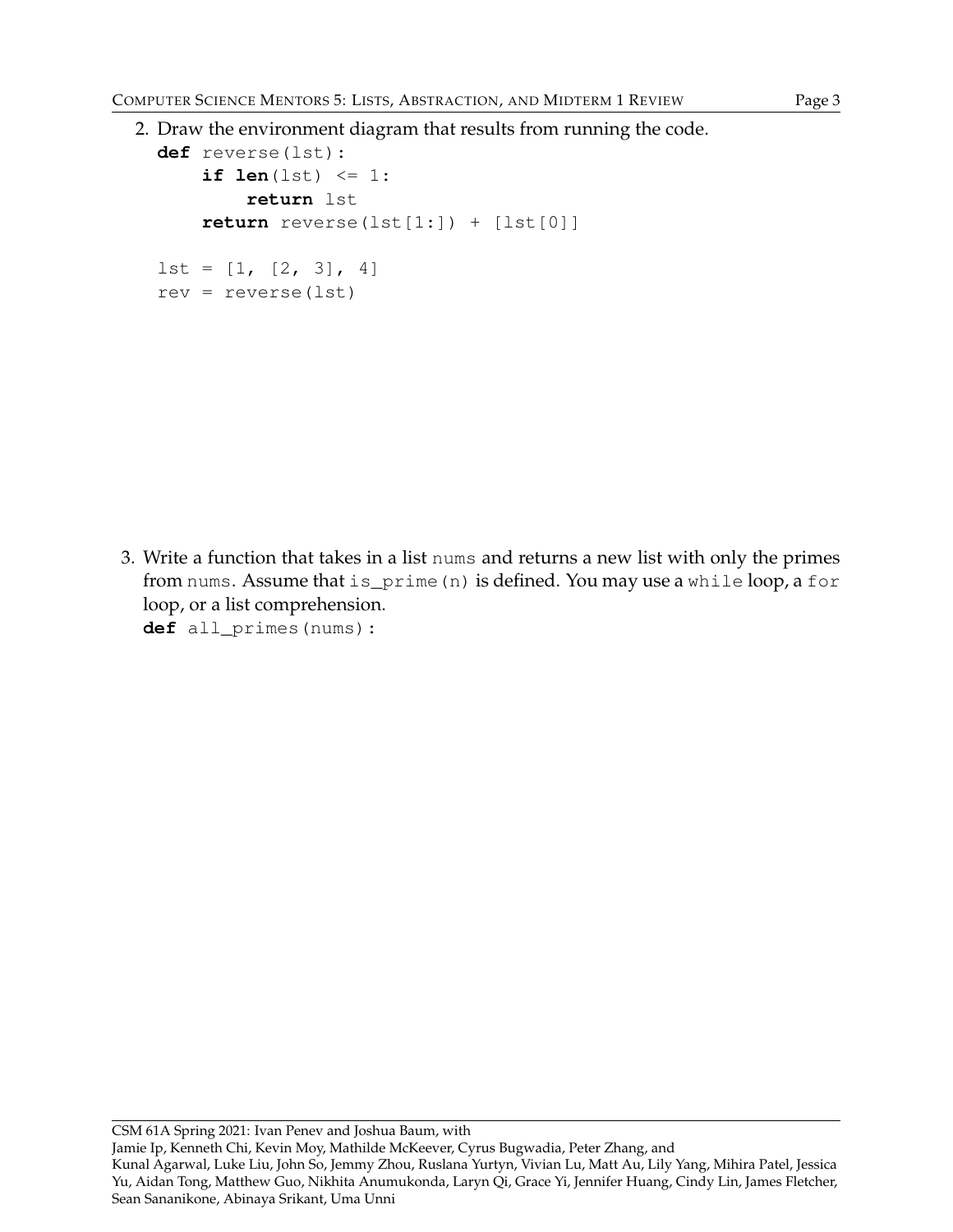#### **2 Abstraction**

#### **Data Abstraction Overview:**

Abstraction allows us to create and access different types of data through a controlled, restricted programming interface, hiding implementation details and encouraging programmers to focus on how data is used, rather than how data is organized. The two fundamental components of a programming interface are a constructor and selectors.

- 1. Constructor: The interface that creates a piece of data; e.g. calling  $c = car$  ("Tesla") creates a new car object and assigns it to the variable c.
- 2. Selectors: The interface by which we access attributes of a piece of data; e.g. calling get\_brand(c) should return "Tesla".

Through constructors and selectors, a data type can hide its implementation, and a programmer doesn't need to *know* its implementation to *use* it.

1. The following is an **Abstract Data Type (ADT)** for elephants. Each elephant keeps track of its name, age, and whether or not it can fly. Given our provided constructor, fill out the selectors:

```
def elephant(name, age, can_fly):
    """
    Takes in a string name, an int age, and a boolean
       can_fly.
    Constructs an elephant with these attributes.
    >>> dumbo = elephant("Dumbo", 10, True)
    >>> elephant name(dumbo)
    "Dumbo"
    >>> elephant_age(dumbo)
    10
    >>> elephant_can_fly(dumbo)
    True
    """
    return [name, age, can_fly]
def elephant_name(e):
```
Jamie Ip, Kenneth Chi, Kevin Moy, Mathilde McKeever, Cyrus Bugwadia, Peter Zhang, and

Kunal Agarwal, Luke Liu, John So, Jemmy Zhou, Ruslana Yurtyn, Vivian Lu, Matt Au, Lily Yang, Mihira Patel, Jessica Yu, Aidan Tong, Matthew Guo, Nikhita Anumukonda, Laryn Qi, Grace Yi, Jennifer Huang, Cindy Lin, James Fletcher, Sean Sananikone, Abinaya Srikant, Uma Unni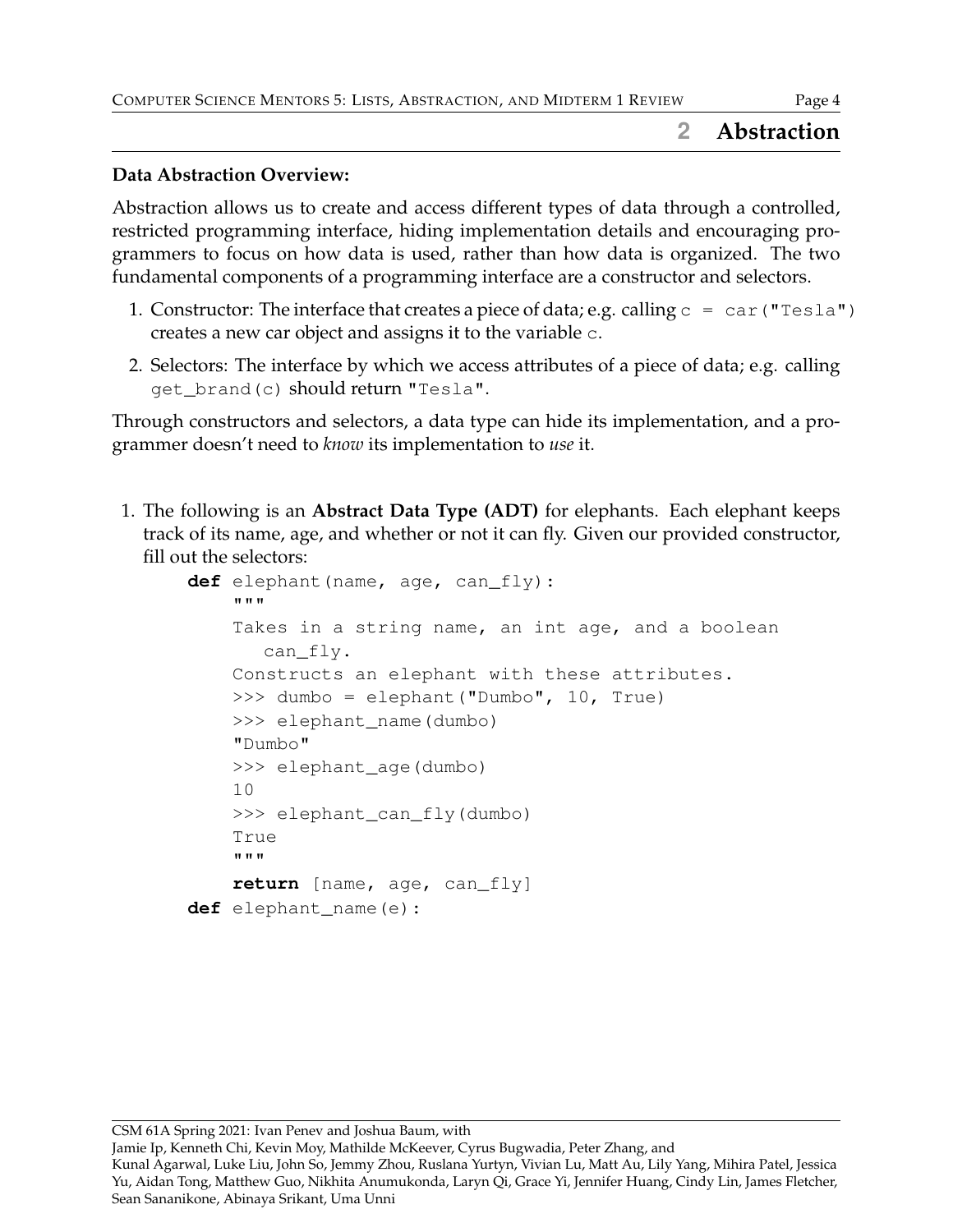```
def elephant_age(e):
```

```
def elephant_can_fly(e):
```
2. This function returns the correct result, but there's something wrong about its implementation. How do we fix it?

```
def elephant_roster(elephants):
    """
    Takes in a list of elephants and returns a list of
      their names.
    """
    return [elephant[0] for elephant in elephants]
```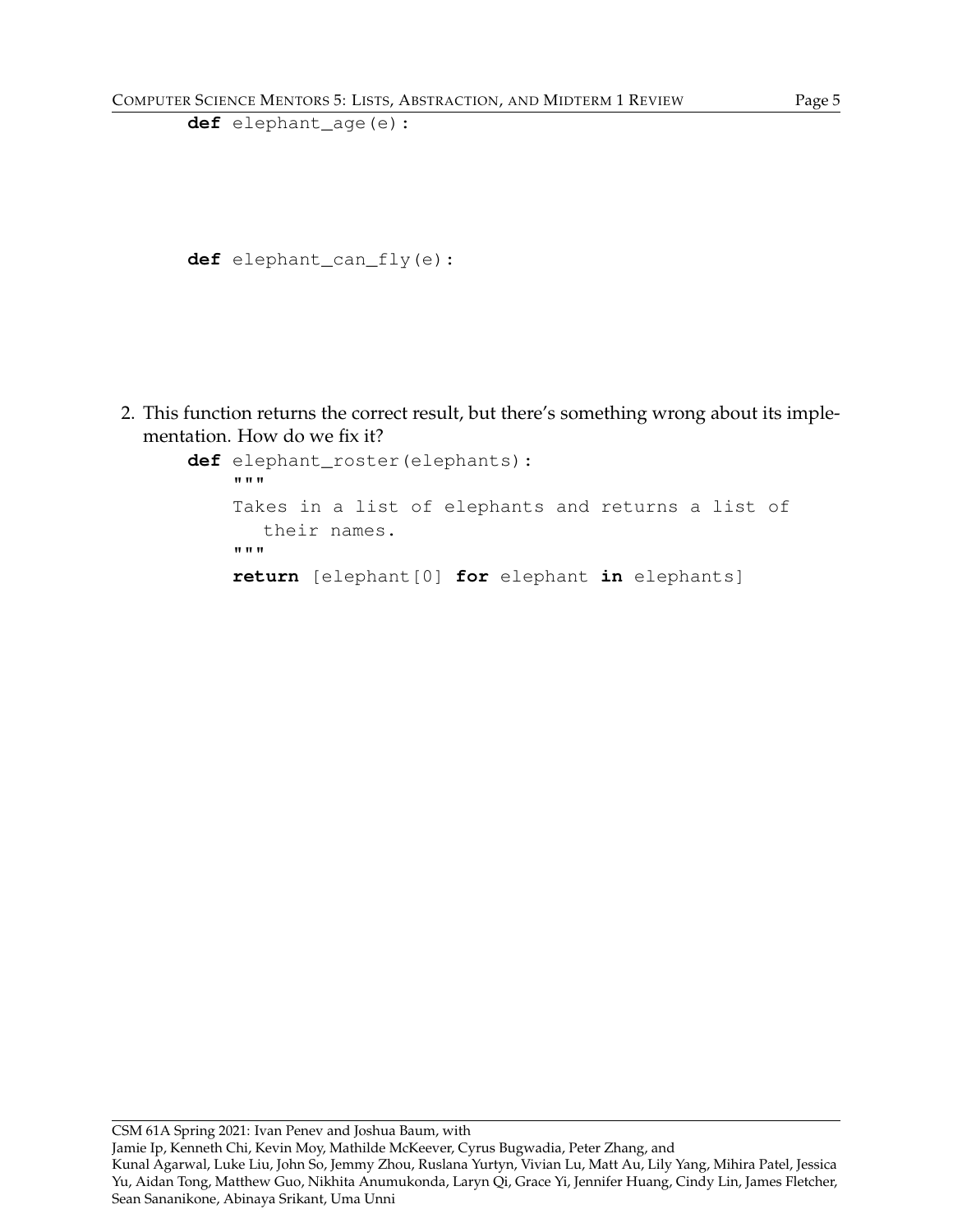# **3 Midterm Review - Environment Diagrams**

#### 1. **recurses**

Fill in each blank in the code below so that its environment diagram is the following. You are not allowed to use operations like +, -, \*, /, %, **max**, and **min**.

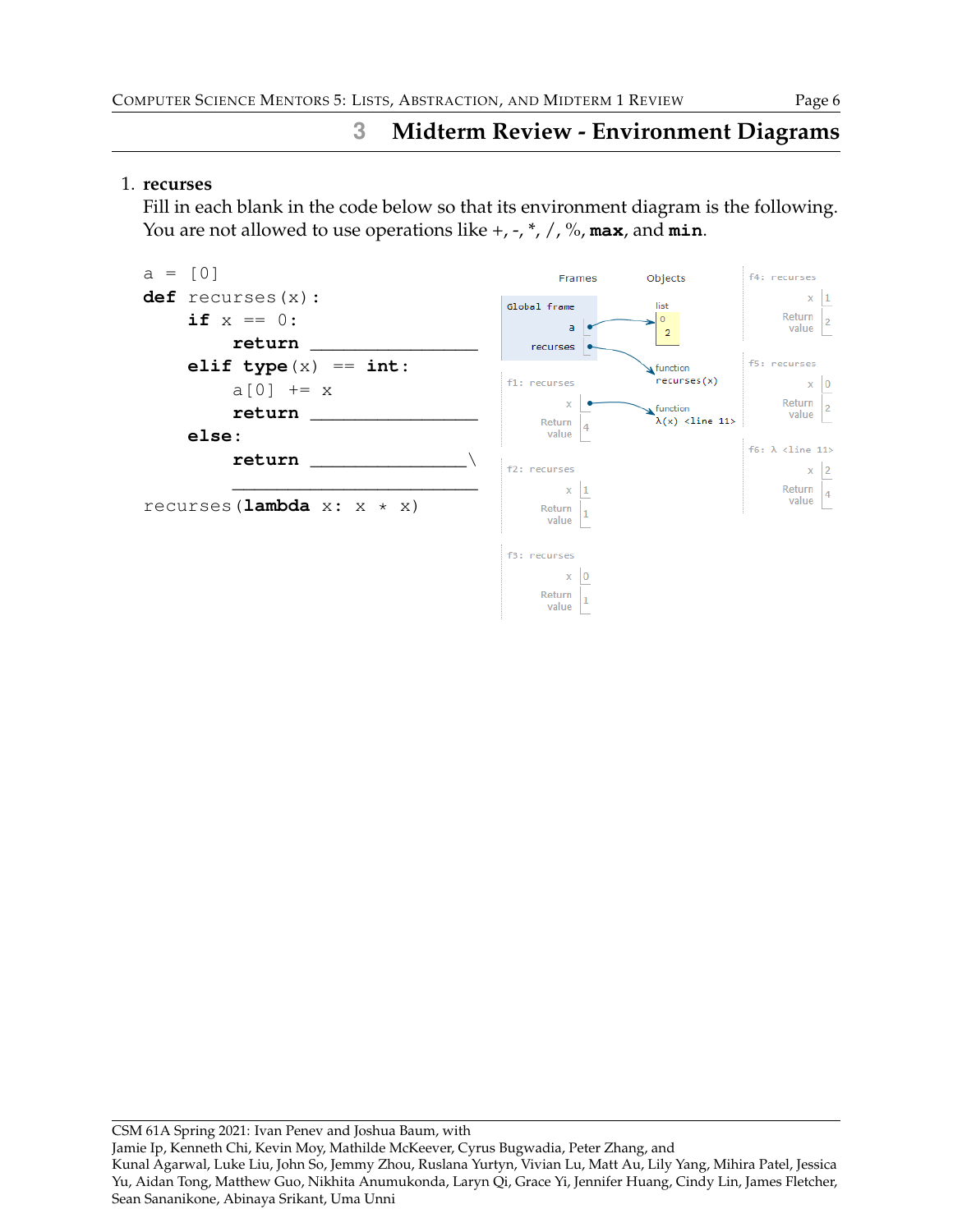## **4 Midterm Review - Higher Order Functions**

1. Make a lambda function, make\_interval(), that takes in the upper and lower bound of an interval, and returns a function that takes in a value x and checks whether x is in the interval [lower, upper], inclusive.

```
>>> make_interval = _____________________________________
>>> in_interval = make_interval(-1, 2)
>>> in interval(0)
True
>>> in_interval(61)
False
```
2. Implement make\_alternator which takes in two functions and outputs a function. The returned function takes in a number  $x$  and prints out all the numbers from 1 to  $x$ , applying  $f$  to the odd numbers and applying  $g$  to the even numbers before printing. **def** make\_alternator(f, g):

```
"""
>>> a = make_alternator(lambda x: x \times x, lambda x: x + 4)
>> a(5)
1
6
9
8
25
"""
```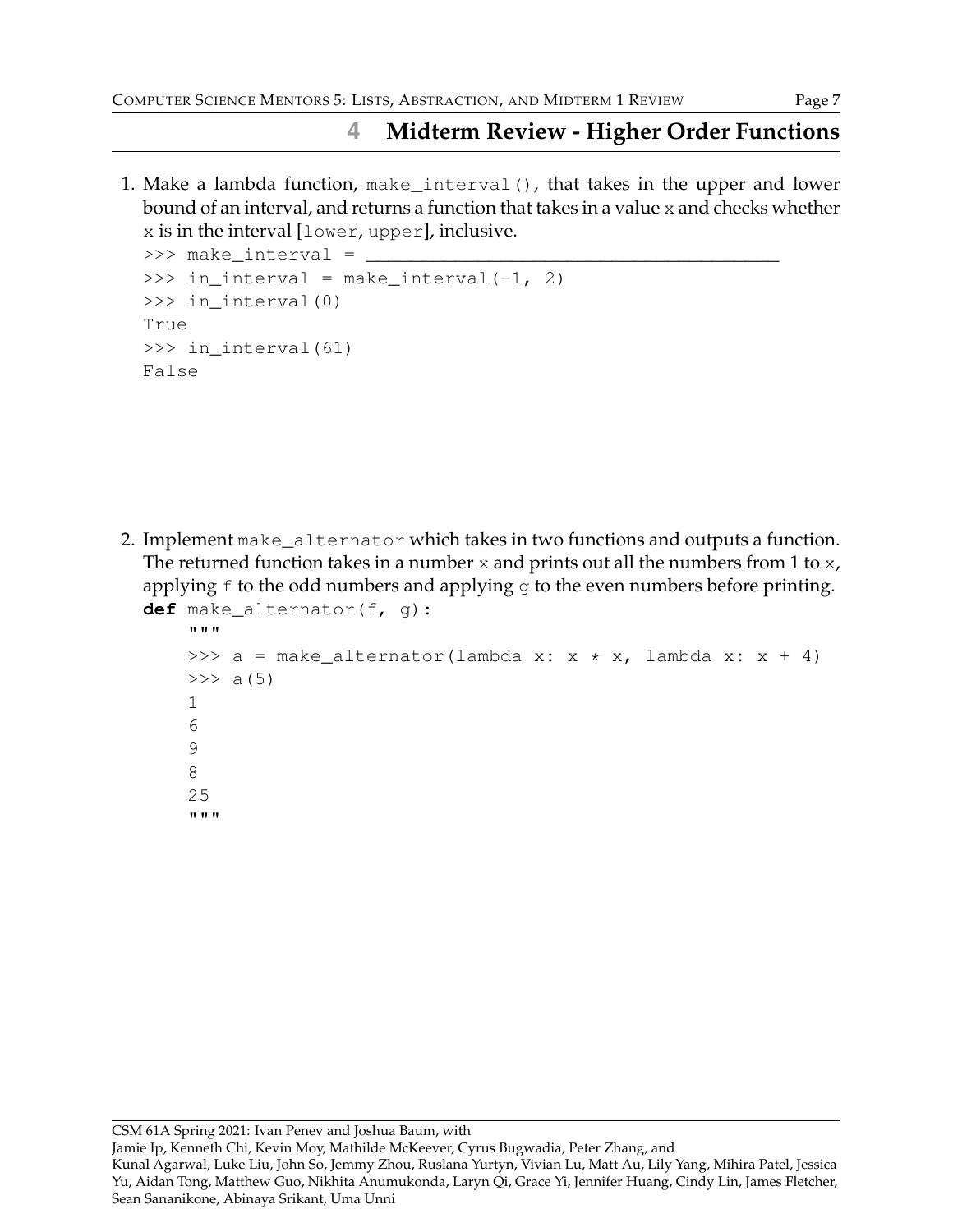### **5 Midterm Review - Recursion**

1. A game is defined as follows: let lst be a list of coins, each coin represented as a positive integer (ex: 1, 5, 25, 10). Two players take turns claiming either the last coin in lst, or both the last *and* the second to last coin; after lst is exhausted, whichever player has the higher score wins. Fill in the function such that it returns the highest score that the first player  $(p \text{layer} = \text{True})$  can get in this game if the second player (player = False) plays optimally.

**Hint:** a player's choice is considered *optimal* if it maximizes their own score and minimizes the opponent's score.

| <b>H H H</b>       | def coin_game(lst, player):                                  |  |  |                                   |  |  |  |
|--------------------|--------------------------------------------------------------|--|--|-----------------------------------|--|--|--|
| $\mathbf{1}$       | >>> $\cosh_q$ coin_game ([1], True) // 1                     |  |  |                                   |  |  |  |
| 30                 | >>> coin_game( $[1, 5, 25]$ , True) // 25 + 5                |  |  |                                   |  |  |  |
| 36<br><b>H H H</b> | >>> coin_game( $[1, 5, 10, 1, 5, 25]$ , True) // 25 + 1 + 10 |  |  |                                   |  |  |  |
|                    |                                                              |  |  |                                   |  |  |  |
|                    |                                                              |  |  |                                   |  |  |  |
| else:              | if player:                                                   |  |  | $last = \_$<br>$second_to_last =$ |  |  |  |
|                    |                                                              |  |  |                                   |  |  |  |
|                    | else:                                                        |  |  |                                   |  |  |  |
|                    |                                                              |  |  |                                   |  |  |  |

CSM 61A Spring 2021: Ivan Penev and Joshua Baum, with

Jamie Ip, Kenneth Chi, Kevin Moy, Mathilde McKeever, Cyrus Bugwadia, Peter Zhang, and

Kunal Agarwal, Luke Liu, John So, Jemmy Zhou, Ruslana Yurtyn, Vivian Lu, Matt Au, Lily Yang, Mihira Patel, Jessica Yu, Aidan Tong, Matthew Guo, Nikhita Anumukonda, Laryn Qi, Grace Yi, Jennifer Huang, Cindy Lin, James Fletcher, Sean Sananikone, Abinaya Srikant, Uma Unni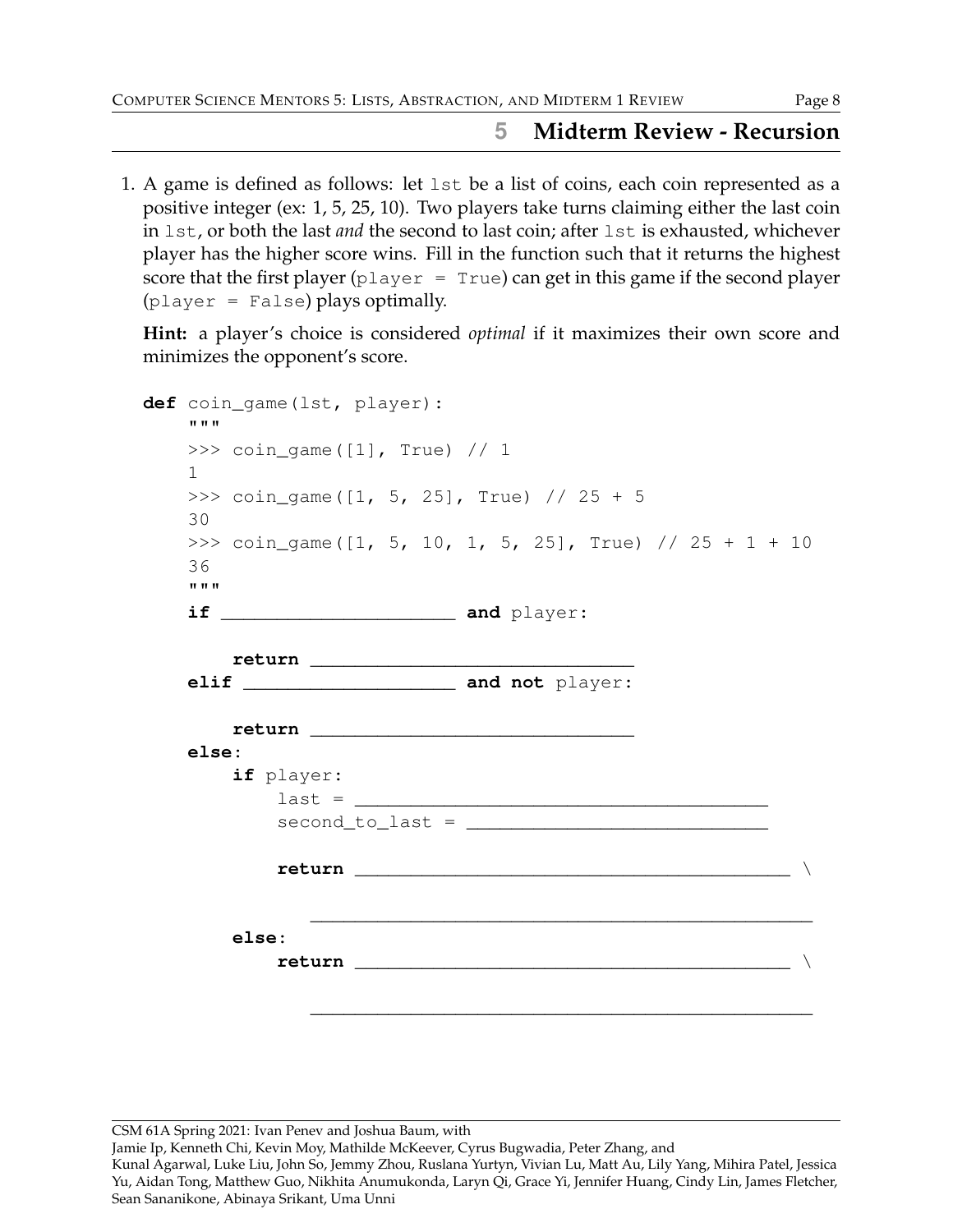### **6 Midterm Review - Tree Recursion**

1. Implement the function make\_change, which takes in a non-negative integer amount in cents n and returns the minimum number of coins needed to make change for n using 1-cent, 3-cent, and 4-cent coins.

| <b>H H H</b>                   |  |                                                 |  |                                      |  |  |  |                                                                                                            |
|--------------------------------|--|-------------------------------------------------|--|--------------------------------------|--|--|--|------------------------------------------------------------------------------------------------------------|
| 2                              |  |                                                 |  |                                      |  |  |  |                                                                                                            |
| $\overline{2}$<br><b>H H H</b> |  |                                                 |  |                                      |  |  |  |                                                                                                            |
|                                |  |                                                 |  |                                      |  |  |  |                                                                                                            |
|                                |  |                                                 |  |                                      |  |  |  |                                                                                                            |
|                                |  |                                                 |  |                                      |  |  |  |                                                                                                            |
|                                |  |                                                 |  |                                      |  |  |  |                                                                                                            |
|                                |  | def make_change(n):<br>return 0<br>ell<br>else: |  | $if$ $:$<br>elif __________________: |  |  |  | >>> make_change(5) # $5 = 4 + 1$ (not $3 + 1 + 1$ )<br>>>> make_change(6) # $6 = 3 + 3$ (not $4 + 1 + 1$ ) |